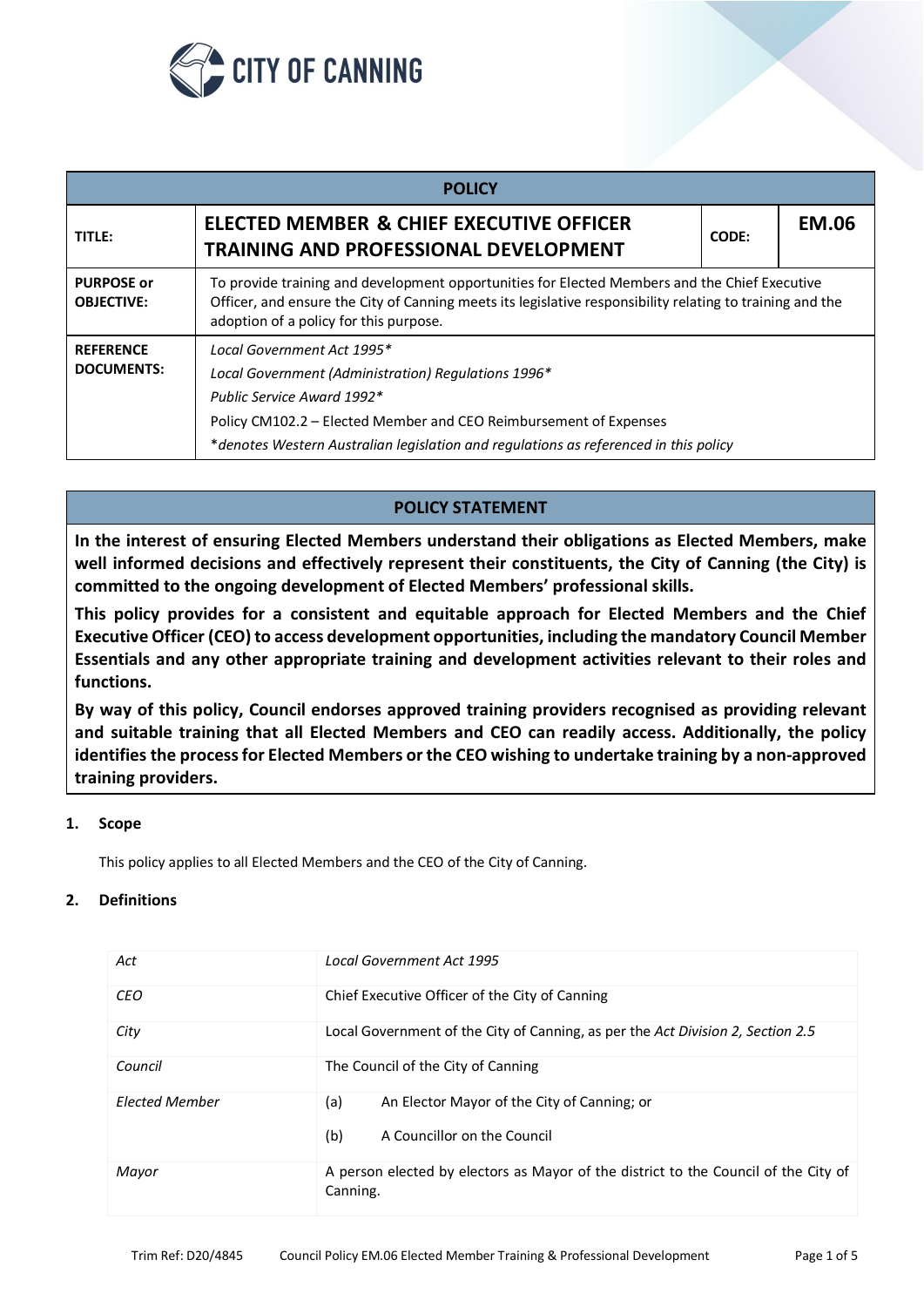

| <b>Professional Development</b> | Learning opportunities relevant to the role and function of a local government<br>Elected Member. Includes personal development such as undergraduate and post<br>graduate studies, short courses, study tours, conferences, seminars, forums, or<br>similar events that will assist an Elected member in their broad civic leadership role. |
|---------------------------------|----------------------------------------------------------------------------------------------------------------------------------------------------------------------------------------------------------------------------------------------------------------------------------------------------------------------------------------------|
| <b>Regulations</b>              | Local Government (Administration) Regulations 1996                                                                                                                                                                                                                                                                                           |
| <b>Training</b>                 | Undertaken by way of, but not limited to: courses, forums, workshops, meetings,<br>study tours, information and training sessions, and events related to the industry of<br>local government.                                                                                                                                                |

# **3. Council Member Essentials (Mandatory)**

- (1) Section 5.126 of the Act, and Regulation 35 requires newly Elected Members and those re-elected to undertake mandatory training. The training consists of 5 modules:
	- (a) Understanding Local Government;
	- (b) Serving on Council;
	- (c) Meeting Procedures;
	- (d) Conflicts of Interest; and
	- (e) Understanding Financial Reports and Budgets.
- (2) As this training is a mandatory requirement for Elected Members, all expenses incurred (including registration, accommodation, meals and travel) shall be borne by the City and shall be funded outside of the Elected Member training allocation identified in Part 8(2) of this Policy.

### **4. Approved Training Providers**

The following organisations are approved by Council, by way of this policy, as being entities that provide suitable training courses and opportunities relevant to the roles and responsibilities of an Elected Member and a CEO:

- (1) The Australian or Western Australian Local Government Associations (ALGA / WALGA);
- (2) LG Professionals WA;
- (3) Australian Institute of Management;
- (4) Australian Institute of Company Directors;
- (5) Public Sector Commission; and
- (6) Media Training relative to the Mayor.

### **5. Request for Training**

(1) Approved Training Providers

Elected Members wanting to undertake training from an approved training provider listed in Part 4 may submit a request to the CEO, identifying the training provider and the details of the course they wish to undertake.

Such requests should be lodged in reasonable time to meet the registration deadline, and preferably to meet any 'early-bird' registration deadlines.

(2) Non-Approved Training Providers

Elected Members and the CEO requesting to undertake training by a provider that is not listed in Part 4 of this policy, are required to submit a request outlining the anticipated benefits of the training to their role, and quantify estimated expenses, including accommodation, travel and incidental expenses.

Such requests should be lodged in reasonable time to meet the registration deadline, and preferably to meet any 'early-bird' registration deadlines.

Requests for training from non-approved providers are to be submitted to the Mayor who will consult with the CEO in determining such requests.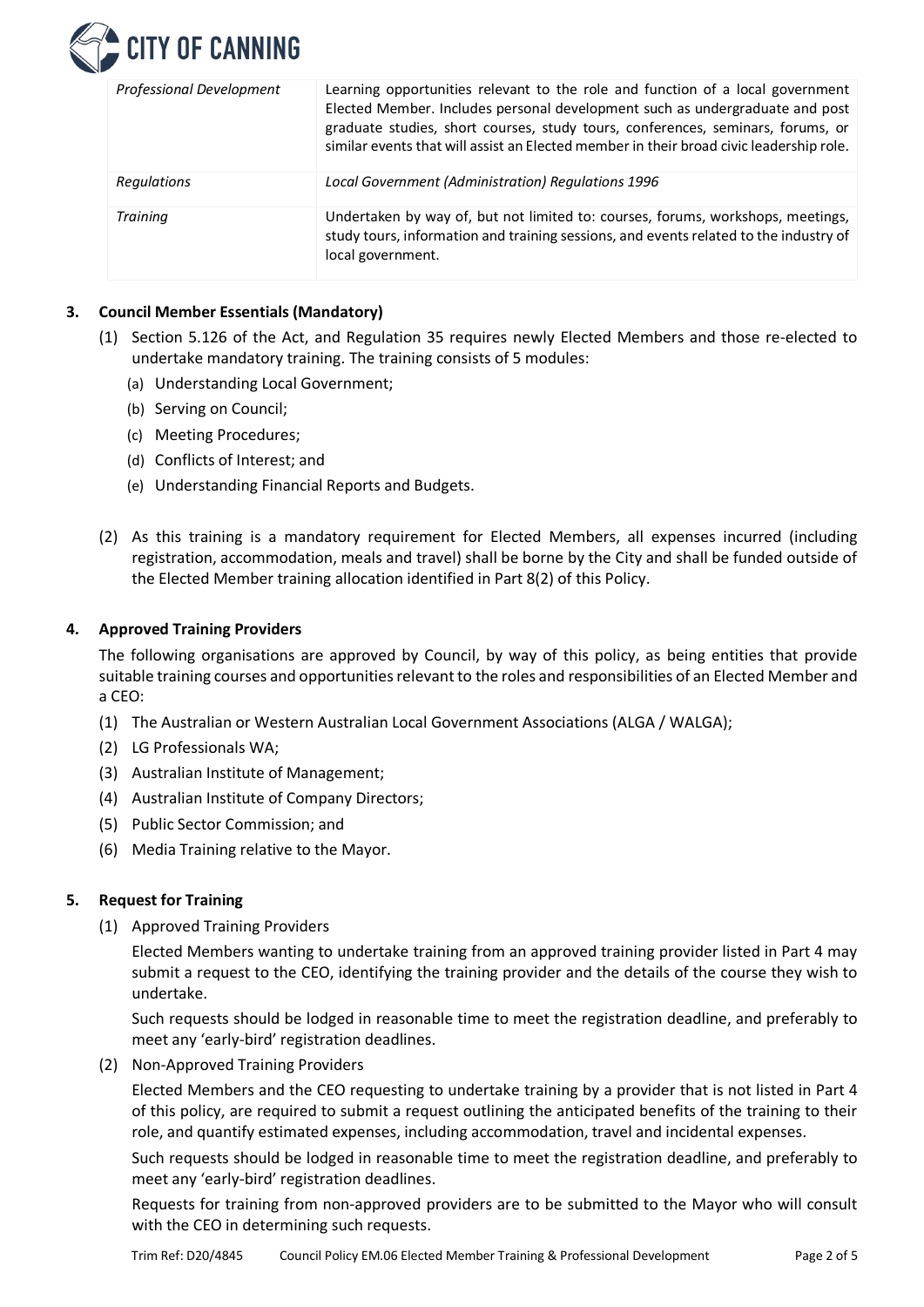

(3) Non-Approved Training Located Interstate or Internationally

Elected Members and the CEO requesting to undertake training by a provider that is:

- (a) Not listed in Part 4 of this policy; and
- (b) The training is located inter-state or internationally;

is required to submit a Notice of Motion (or Council Report in the instance of the CEO), seeking the approval of Council. The Notice of Motion or Council Report is to include the anticipated benefits and an outline of estimated expenses.

## **6. Approval of Training Requests**

(1) Approvals Relating to Approved Training Providers

Requests for training in accordance with Part 5(1) – Approved Training Providers are approved, by way of this policy, provided the respective Elected Member or CEO has sufficient budgeted funds available.

If the CEO determines that the respective Elected Member has exhausted their budget allocation, and the Elected Member is insistent in their request for training, the Elected Member is required to seek the approval of Council, by way of a Notice of Motion.

(2) Approvals Relating to Non-Approved Training Providers

The Mayor, in consultation with the CEO shall determine requests for training lodged in accordance with Part 5(2) – Non-Approved Training Providers. In the case of the Mayor determination will be by the CEO, or in the case of the CEO, the Mayor.

In determining these requests for training, the Mayor and the CEO shall take into consideration:

- (a) If the requested training is relative to the role and function of an Elected Member/CEO.
- (b) The benefits and justification of the training as outlined by the Elected Member/CEO.
- (c) The requested training is being conducted by an accredited institution.
- (d) Sufficient budget allocation exists for the Elected Member/CEO.

If an Elected Member/CEO is dissatisfied with a decision made by the Mayor and the CEO, the Elected Member is required to seek the approval of their training request from Council, by way of a Notice of Motion.

(3) Approvals Relating to Non-Approved Training Located Interstate or Internationally

Council is to determine requests for training submitted in accordance with Part 5(3) – Non-approved Training located inter-state or internationally. In determining these requests for training Council should consider:

- (a) If the requested training is relative to the role and function of an Elected Member/CEO.
- (b) The benefits and justification of the training as outlined by the Elected Member/CEO.
- (c) The requested training is being conducted by an accredited institution.
- (d) Sufficient budget allocation exists for the Elected Member/CEO.
- (e) That approval of attendance does not impede a quorum at any scheduled Council or Committee meeting.
- (f) Generally, no more than two Elected Members are to attend training outside Western Australia at the same time, unless Council resolves for additional Elected Members to attend.
- (g) Within 2 months after attending the training, Elected Members and the CEO are to submit a written report to Council, containing relevant learnings and identifying benefits gained by the Elected Member/CEO. The report shall be presented at an Ordinary Council Meeting as a "Report of Delegates".

### **7. Training Registration/Bookings and Expenses**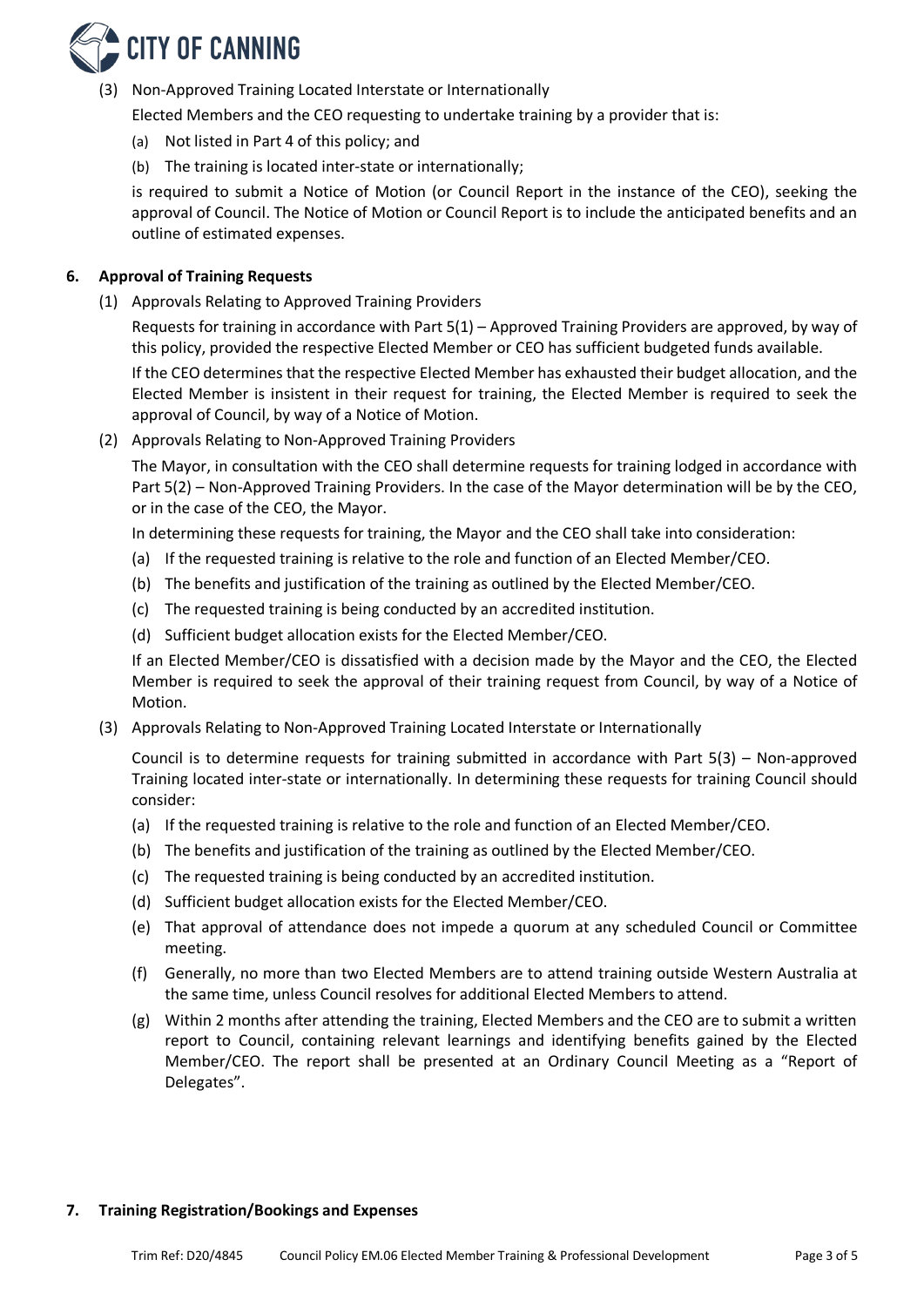

Subject to the appropriate approval as detailed in Part 6 being granted, the following expenses may be met:

- (1) Registration / Bookings
	- (a) Registration fees and bookings relating to airfares and accommodation are to be arranged and paid for by the Administration. Elected Members or the CEO are not to pay such costs and seek reimbursement, except in the case of an emergency or unique circumstances provided the CEO or the Mayor have been notified in advance.
- (2) Travel
	- (a) Reasonable means of transport to and from the training venue is to be claimed by reimbursement and Policy CM102.2 – Elected Members and CEO Reimbursement of Expenses applies.
	- (b) Air travel, if required, will be in accordance with Policy CM102.2 Elected Members and CEO Reimbursement of Expenses.
- (3) Accommodation
	- (a) Reasonable accommodation for a room at, or in close proximity to the venue will be permitted for training. It is acceptable for attendees to arrive the day prior to the start of the training and depart the day following the close of the training, if it is not reasonable to expect travel to occur on the days of the training. Policy CM102.2 – Elected Members and CEO Reimbursement of Expenses provides further guidance in this regard.
- (4) Meals and Incidental Expenses
	- (a) Instances where meals are not included in the registration or booking, the City shall reimburse the Elected Member or CEO either, for the actual cost of meals and incidental expenses claimed, or in accordance with the Public Service Award 1992 Schedule I - Travelling, Transfer And Relieving Allowance, whichever is the lesser amount. Policy CM102.2 – Elected Members and CEO Reimbursement of Expenses applies.
- (5) Travel Insurance
	- (a) Elected Members and the CEO qualify for cover under the City's travel insurance for the duration of their travel (that relates to Council business); however it may not be adequate for their own personal level of health and eligibility. Elected Members and the CEO should make their own enquiries into the City's Corporate Travel Insurance Policy so that they can make any alternate decisions or arrangements if need be.
- (6) Accompanying carer
	- (a) Where an Elected Member is attending intrastate, interstate or overseas professional development, and has a disability as defined in the Disability Services Act 1993. The City will meet the cost of a carer to accompany that Elected Member where that carer is a person who provides ongoing care or assistance.
	- (b) The costs provided by the City for an accompanying carer will include travel, meals, registration, accommodation and participation in any programs that the Elected Member they are accompanying is attending."

### **8. Publication of Register and Report on Training**

The City will publish on its website a register that details the:

- (1) Date;
- (2) Location;
- (3) Cost; and
- (4) Purpose;

of all training attended by Elected Members. Such Register is to be able to identify all costs and reimbursements for individual Elected Members and be updated not less than quarterly. This register will be referred to as the Elected Member's Register of Allowances, Payments and Re-imbursements.